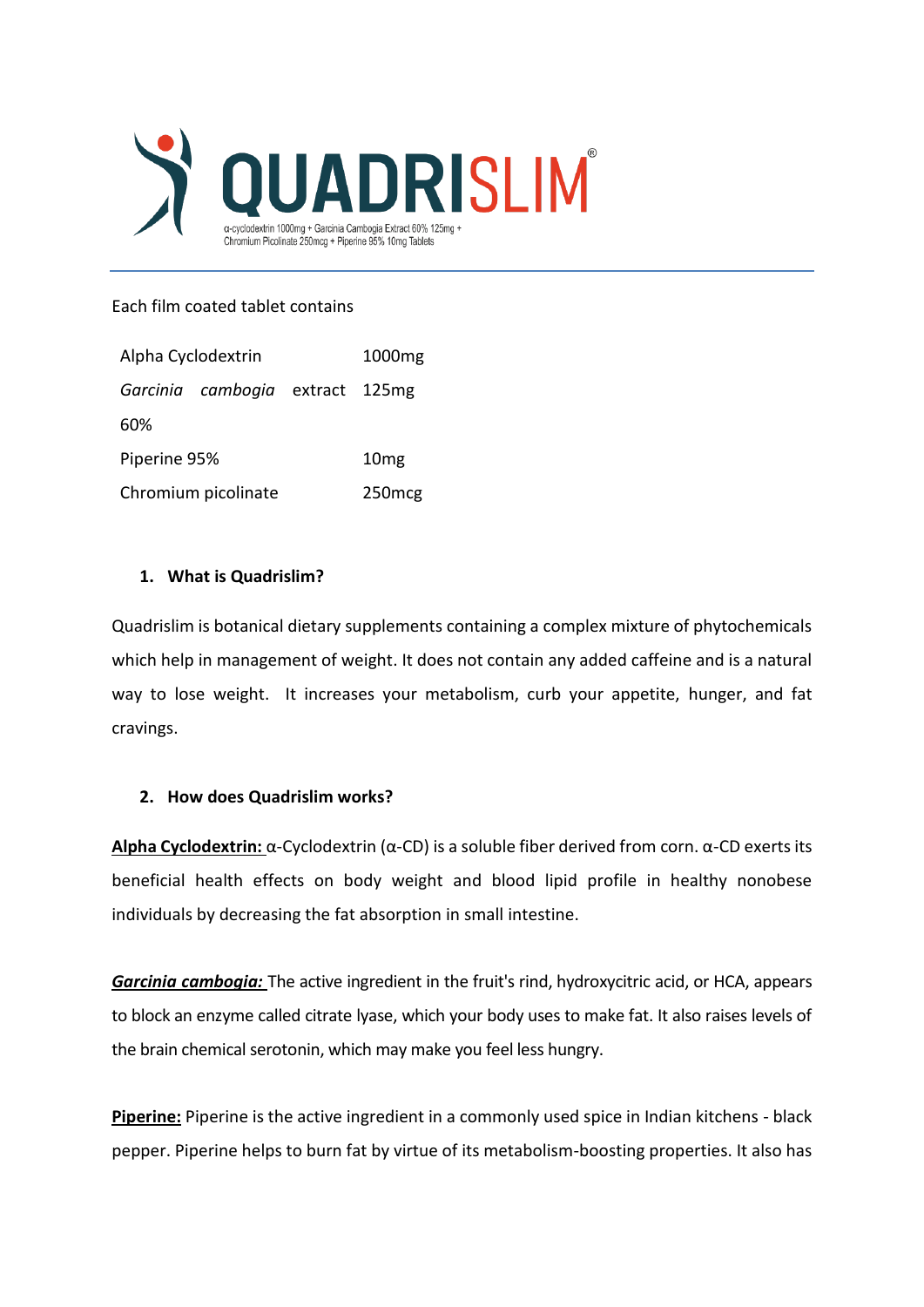a thermogenic effect – it causes the body to increase its temperature by producing energy from utilizing the fat.

*Chromium picolinate:* Due to chromium's role in nutrient metabolism and possible effects on eating behaviour, it is an effective weight loss supplement.

# **3. Who should take Quadrislim?**

Quadrislim is an herbal supplement for obese person to manage and control weight.

## **4. What are the precautions to be taken while using Quadrislim?**

No special precautions are required while using Quadrislim. If one develops hypersensitivity or allergy, discontinue the use.

#### **5. How to take Quadrislim**

One tablet to be taken along with water within half an hour of consumption of major meals or as directed by Health care professional.

#### **6. How long one must take Quadrislim?**

Quadrislim is to be taken as long as directed by health care professional

# **7. Can I take Quadrislim if I am taking medications for diabetes?**

If you are taking medications for any ailment, it is advised to consume Quadrislim only under proper medical supervision.

#### **8. Are there side effects with consumption of Quadrislim?**

Quadrislim is safe and cause no side effects. As it has, minerals and plant-based actives hence it is generally regarded as safe. Side effects if occur are generally mild and well tolerated.

#### **9. Can men consume Quadrislim?**

Both men and women can take Quadrislim to lose fat.

#### 10. **How soon can you expect results?**

For best results, this supplement should be consumed for 60-90 days.